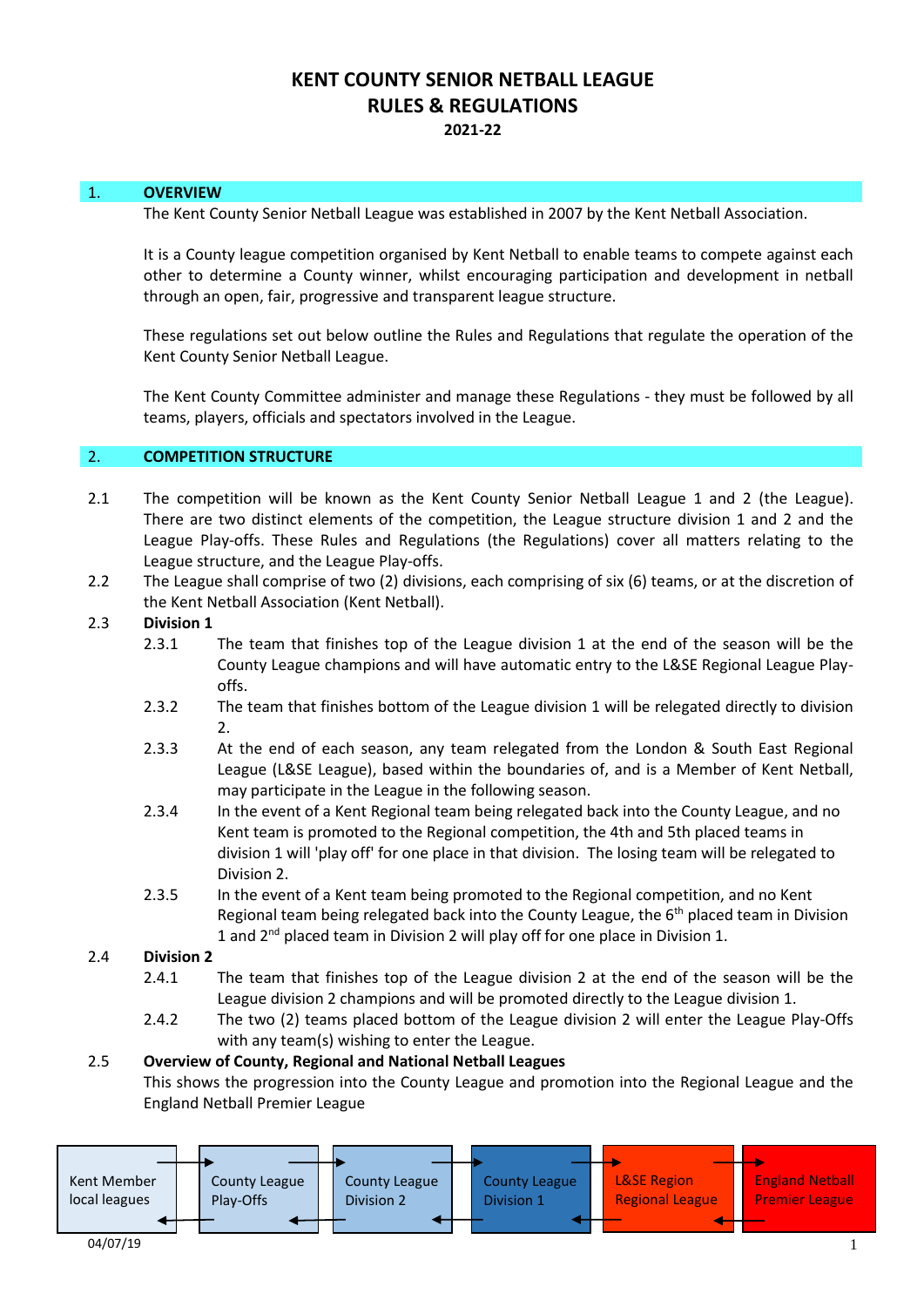#### **3. ORGANISATION AND ADMINISTRATION**

- 3.1 The competition and all rights and properties associated with it shall be owned, controlled and managed by Kent Netball.
- 3.2 Kent Netball is responsible for the organisation and management of the League and the League Playoffs. Kent Netball will also deal with any complaints or appeals resulting from matters arising during the competition.
- 3.3 The decisions of Kent Netball or its nominee(s) in respect of these rules and regulations and on any other matter related to the League, which is not provided for below, shall be considered final and binding on all parties, (subject to the right of appeal which is specifically provided for under England Netball's Disciplinary Regulations).
- 3.4 Kent Netball is entitled to charge an entry fee to The League
- 3.5 Prior to the start of the League, Kent Netball shall announce the following:
- 3.6 3.6.1 The Results Co-ordinator
	- 3.6.2 The Competition Referee(s)
		- 3.6.3 The person appointed to receive appeals on any decisions of the Competition Referee(s) as outlined in 3.3 is the County Secretary

Kent Netball may alter the named Competition Referee(s) during the competition and will, through its best endeavours, inform all participating teams in the event that an alteration is made

- 3.7 By entering a team in the League, teams agree that
	- 3.7.1 they will abide by these rules and regulations
	- 3.7.2 they are able and willing to fulfil the costs and commitments of participation in the League

### **4. COMPETITION REFEREE(S)**

- 4.1 Kent Netball will appoint Competition Referee(s) for each fixture date. Kent Netball will appoint separate Competition Referee(s) solely for the League Play-offs.
- 4.2 The Competition Referee(s) will have the authority and jurisdiction to make decisions on any matters arising on match days
	- 4.2.1 The Competition Referee(s) may consult with, or call upon additional persons to assist prior to making any decision. However, the final decision and accountability for the decision will rest solely with the Competition Referee(s).

### **5. ELIGIBILITY CRITERIA**

- 5.1 Application for entry to the League shall be open to any team England Netball and Kent Netball Member team, which has paid its subscription in this respect.
- 5.2 Entry to the League will be determined by Kent Netball at its absolute discretion, having due regard to the playing standard of teams wishing to participate. Casual vacancies, as may occur from time to time, will be addressed by Kent Netball at its absolute discretion.
- 5.3 No club may enter more than one team in the League. In the event of a Kent Regional team being relegated back into the County League (as detailed in 2.3.4 above) that club must forfeit their existing place in the League.
- 5.4 Teams entering the League must be represented at the Kent Netball Association Annual General Meeting held in September prior to the start of the season. **Failure of a representative to attend for the duration of the meeting will result in expulsion from the competition.**
- 5.5 Any club entering a team in the League, who also play in the England Netball Premier League and/or the L&SE Regional League, will nominate their top 7 players before the start of the season to the League Results Co-ordinator. Any player submitted as a top 7 Premier League or Regional League player cannot participate in or be a registered player of a County League team.
- 5.6 In order to qualify to participate in the League all players and Team Officials (see section 11 for details of Team Officials) must hold current membership of England Netball as a Registered Participant having paid the full Membership Fee due and receive confirmation of their membership to the club and team in advance of submitting the registration form for the League.
- 5.7 All players must be over 14 years as at 23:59 on 31st August immediately prior to the commencement of the League playing season unless they have completed the age banding consent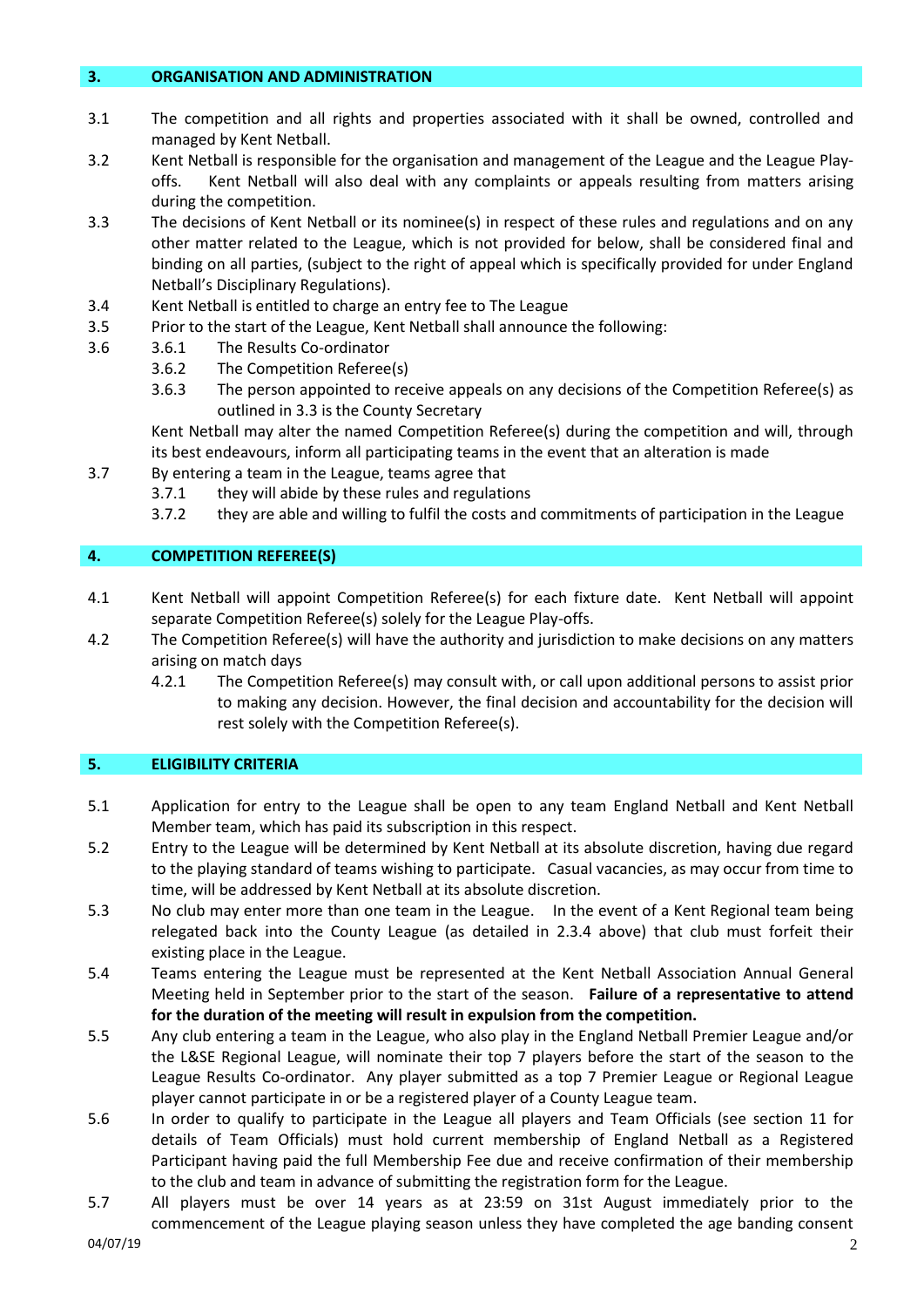form and submitted it with the team registration form.

- 5.7.1 During all matches of the League, Team Managers must at all times carry proof of age for all Players under the age of 18 and a copy of Age Banding Consent Forms applicable to Players listed on the Squad Registration Sheet. Team Managers must be fully conversant with England Netballs Safeguarding Policies and Guidance - which can be found at <https://englandnetball.co.uk/governance/safeguarding/>
- 5.7.2 Proof of age comprises of one or more of the following:
	- a) Copy of birth certificate;
	- b) Copy of passport;
	- c) Copy of medical card;
- 5.8 Players become ineligible once they have played in 12 quarters at a higher level (for a Regional or Premier League team). Players scheduled to play in the Premier League must (on each occasion) have their details registered with the Competition Referee (by email) by the Wednesday preceding the Premier League match. Penalty for failing to notify will be a loss of 2 pts by the county team.
- 5.9 Kent Netball recommends that individuals (player, coach, umpire) if pregnant should only participate with approval from their doctor and in accordance with any guidelines issued by itself.
- 5.10 The England Netball Personal Accident insurance cover excludes any loss or expense due to pregnancy, childbirth, miscarriage or any consequence thereof. If, for example, a member who is pregnant is involved in an accident not related to the pregnancy, subject to the conditions of the policy, the relevant benefits would be payable. However, if any situation (such as hospitalisation) was prolonged as a direct result of pregnancy, pregnancy complications or even early childbirth, then this portion of any claim is not covered**.**

### **6. REGISTRATION OF SQUADS**

- 6.1 A Player Registration Sheet for each participating team must be completed fully for each player and lodged with the Results Co-ordinator at least 7 days prior to the commencement of The League, accompanied by the participation membership roster. Teams may register as many players as they wish, providing a minimum of seven (7) players are registered.
	- 6.1.1 Clubs must also submit their Club Roster Report (from the England Netball ENGage system) showing players flagged as 'active' for the current membership year at least 7 days prior to the commencement of the League.
- 6.2 Teams may only use those players whose names appear on their Player Registration Sheet list held by the Results Co-ordinator.
- 6.3 Any additions to the Player Registration Sheet must be lodged with Results Co-ordinator at least 3 days prior to the playing fixture, accompanied by an updated participation membership roster list showing the additional players if not already listed on the list submitted previously.
- 6.4 The use of a non-Member player will result in a deduction of six (6) league points on each occasion.
- 6.5 The use of an unregistered player or an ineligible player (ie a player competing in Regional or Premier Leagues) or a player who is under age, without written permission from The Committee, will result in a deduction of five (5) league points on each occasion
- 6.6 Once a player has played she cannot transfer to another team within the League during the course of the current playing season without the written authority of Kent Netball.
- 6.7 Any team who knowingly and deliberately provides false information regarding identity of players at registration and the naming of players on team sheets may be expelled from the competition. Disciplinary action may be taken against the club.

## **7. MATCH VENUES**

- 7.1 Matches will be played wherever possible on an indoor court with adequate surrounds and playing surface that have been approved by Kent Netball.
- 7.2 The home team is responsible for arranging the venue, and for the cost of this.
- 7.3 It is the responsibility of the home team to conduct a risk assessment prior to each match to ensure the match is safe to play.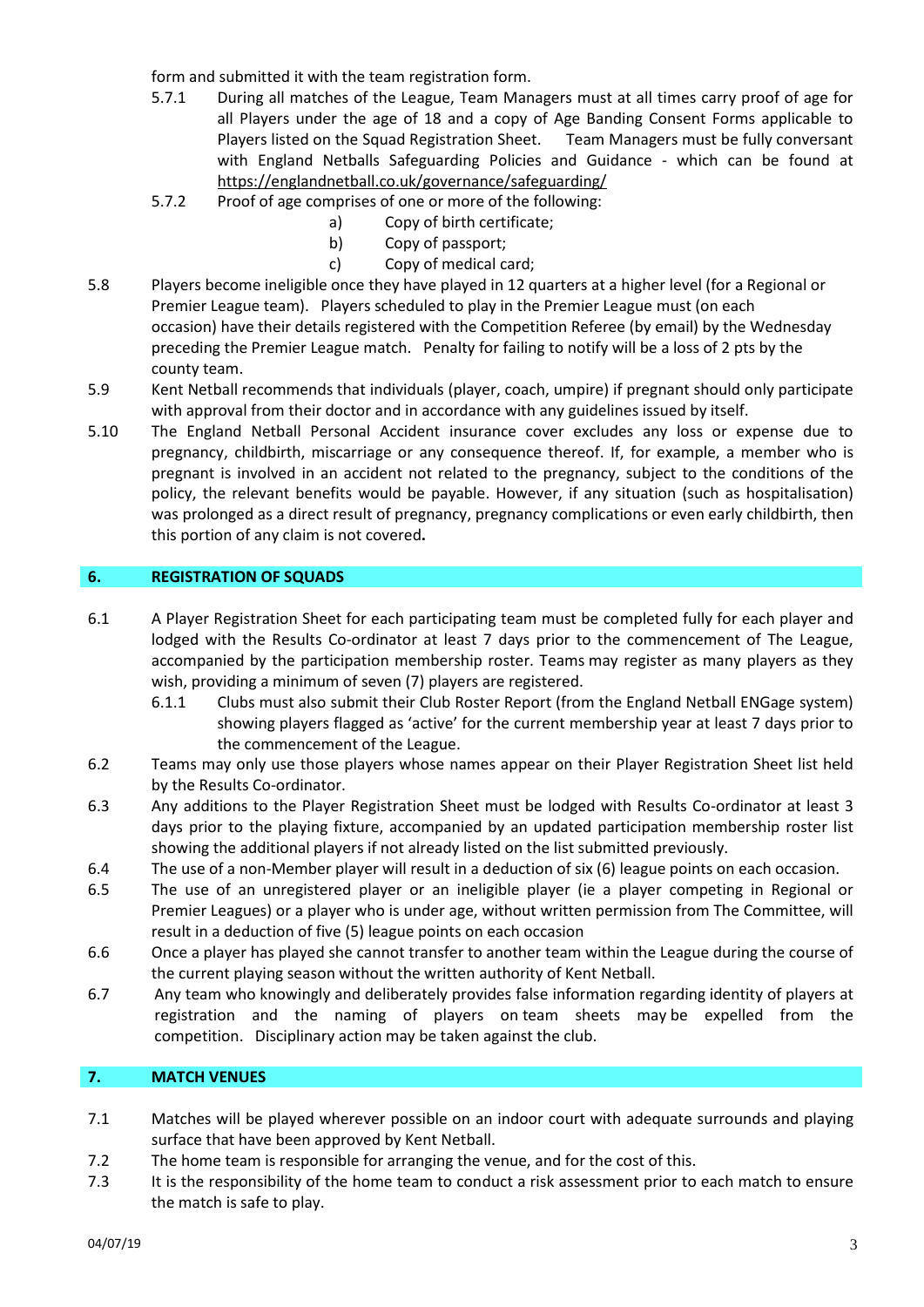#### **8. MATCH SCHEDULE**

- 8.1 All matches must be played as per the fixture schedule published by Kent Netball.
	- 8.1.1 In the event of a clash between the League fixture and a national competition, teams may apply in writing to Kent Netball for a rearrangement. Any application must be made at least 28 days prior to the League fixture date.
	- 8.1.2 If Kent Netball agree to a rearranged date, they will specify the date on which the rearranged fixture is to be played. If a team cannot fulfil this fixture on the specified date, they will forfeit the match points.
- 8.2 Matches are to start between 10:00 hours and 15:00 hours.
- 8.3 The home team must provide their opponents and the two umpires with confirmation via email of the fixture, its start time, and travel directions (including postcode) ten (10) days prior to the date of the fixture.
- 8.4 Each team will be responsible for arranging its own travel arrangements
- 8.5 If a team is delayed in arriving for a fixture, the following protocol must be observed:
	- 8.5.1 Inform the opposing team and umpires as soon as they are aware of a delay
	- 8.5.2 Any team which fails to arrive on time must take the court and be ready to play as soon as possible and in any event within 10 minutes of the agreed start time.
	- 8.5.3 Any team taking to the court more than 10 minutes after the agreed start time will concede the match, unless otherwise agreed with the Competition Referee(s)
	- 8.5.4 If extreme and unforeseen circumstances arise, postponement MAY be permitted but ONLY with the permission of the Competition Referee(s). Any rearranged match must be played as agreed by Kent Netball.
- 8.6 In the event of a game being conceded:
	- 8.6.1 The non-offending team will be awarded five (5) league points for the match, and the team which conceded will have five (5) league points deducted from their total
	- 8.6.2 The team which conceded may be liable to pay any costs which the non-offending team has incurred, subject to the determination by the Competition Referee(s) or their nominee(s)

## **9. MATCH RULES**

- 9.1 All Matches shall be played in accordance with the International Netball Federation Rules of the Game currently in force at the time of the relevant Match, except where specifically stated in these Regulations.
- 9.2 Each team must declare up to twelve (12) players prior to the start of each match by completing the Squad Member section of the League Match Card.
	- 9.2.1 Any team who knowingly and deliberately provides false information regarding identity of players when registering players or naming of players on team sheets may be subject to disciplinary action and may be expelled from the competition.
- 9.3 Matches must start on time except as allowed for in 8.5.
- 9.4 The game shall consist of four quarters of fifteen (15) minutes each, with an interval of three (3) minutes between the first-second and third-fourth quarters. The half time interval shall be five (5) minutes.
- 9.5 No form of glove should normally be worn when playing netball. However, Kent Netball recognises its responsibility for duty of care to all players playing netball, particularly those with a medical condition.
	- 9.5.1 If for medical reasons gloves are required, then on production of an appropriate medical certificate/letter, Kent Netball will allow gloves to be worn. The player should ensure that the material worn does not endanger other player's safety and the player must ensure that they have appropriate personal liability insurance.
	- 9.5.2 Gloves should be plain, soft leather or micro fibre (E.g. Neoprene) which are manufactured without seams (or with internally sewn seams) and have no abrasive materials including but not limited to zippers, Velcro, metallic or plastic fasteners.
	- 9.5.3 Umpires are reminded that they still need to be satisfied that any gloves worn do not present an obvious hazard to other players including Rule 1.4.5 which states "Fingernails shall be short and smooth."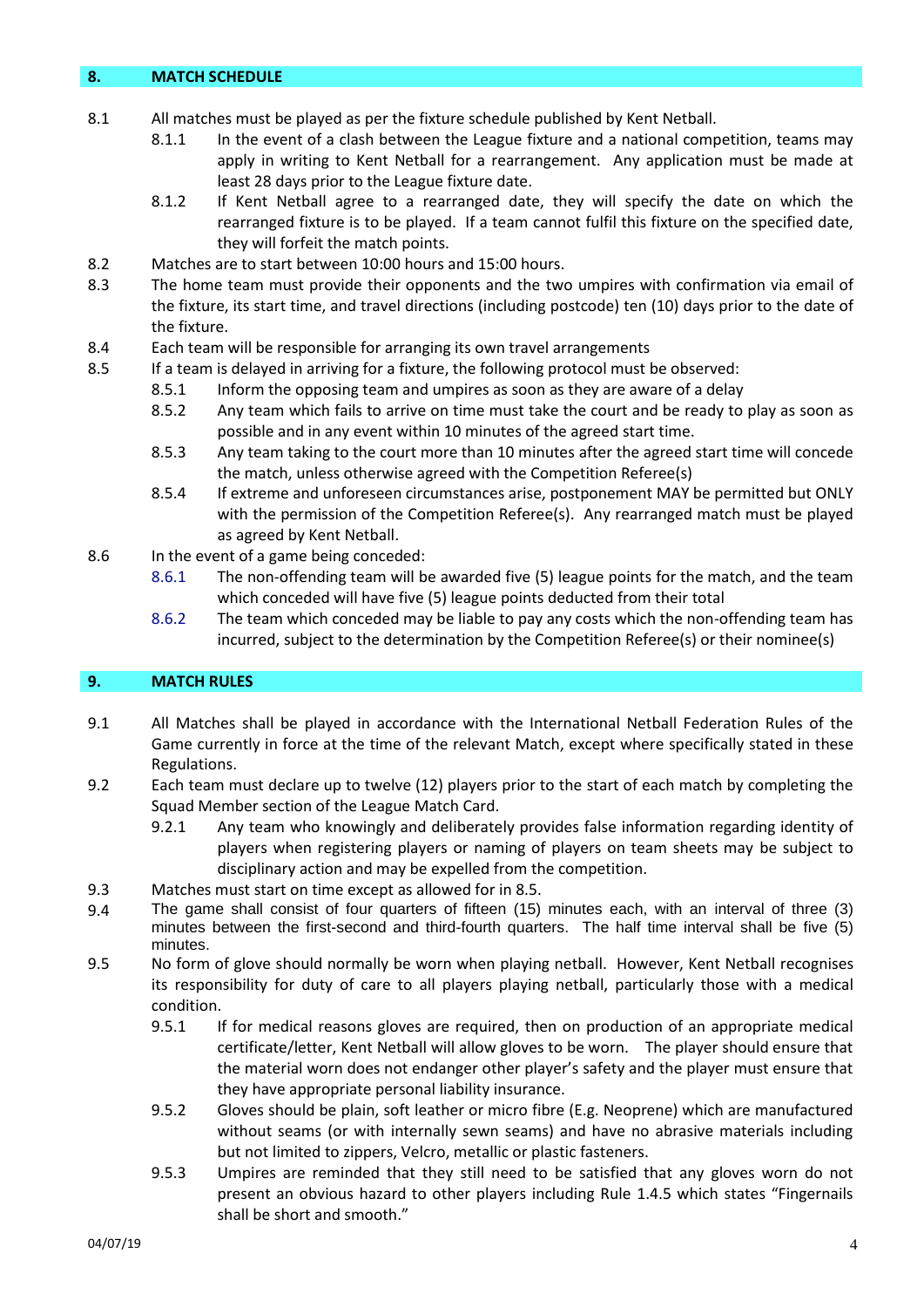- 9.6 Kent Netball while being sensitive to climate, religious practices, cultural differences and health and wellbeing issues and with due regard to the safety of all participants, will allow the following:
	- 9.6.1 A player may wear a hat / head covering and together with their coach they should ensure that the material used for the head covering is soft and without embellishments, which might constitute a danger to any other player on the court, and with potential flowing / flapping edges held securely around the neck or tucked into shirt collar. It should be as neat and secure as possible.
	- 9.6.2 Headbands that meet the requirements as above will be allowed. Peaked 'baseball or tennis type' caps do not meet the requirements as above and will not be allowed.
- 9.7 All teams will be held responsible for their players, officials and spectators
- 9.8 In accordance with Rule 15.1 of the International Netball Federation Rules of the Game teams will be made up of players of the same gender.
- 9.9 It is the responsibility of each team to provide adequate first aid cover for its players and officials, which shall also be made available to the match officials on request.
- 9.10 An Accident Report Form will be provided to all teams participating in the League. In the event of an incident the Accident Report Form should be completed and a copy sent to the League Secretary and a copy retained by the club.
- 9.11 In the event that a match is abandoned for any reason, the result of that match or the requirement to replay will be determined by Kent Netball, having regard to the score at the time and length of time played prior to the game being suspended.
- 9.12 If a fixture is abandoned it is the responsibility of the teams to report it to the Competition Referee(s) within 12 hours and to record details of the incident, time and score when the match was abandoned on the match card.
- 9.13 In the event of a player being ordered off court or a team official being required to leave the bench the matter will be brought to the attention of the competition referee.

#### **10. REGISTRATION OF RESULTS**

- 10.1 Teams are required to complete the results section of the official Match Result Card after each match. Both cards must be signed by the Team Captains, Umpires and Scorers. Umpires are required to add their qualification and Membership Number.
- 10.2 The Match Result Cards may be scanned and sent by email or posted to the Results Co-ordinator, to be received within five (5) working days of the match. The score for the match will not be registered until both cards have been received. Late arrival may result in point deductions.
	- 10.2.1 The Game Management Form MUST be completed and submitted to the County Umpiring Secretary if any recordable Game Management issues arose, ticking 'YES' on the Match Result Card. If no such issues occurred the Game Management Form need not be submitted, ticking 'NO' on the Match Result Card.
- 10.3 Teams will be awarded league points as follows:
	- 5 points for a win
	- 3 points for a draw
	- 2 points if within 5 goals of winner's score
	- 1 point for over 50% of the winner's score
	- 0 for a loss
- 10.4 A League table will be compiled on the basis of the points awarded to each team and these can be viewed on the County website at [www.kentnetball.co.uk](http://www.kentnetball.co.uk/)
- 10.5 In the event of a tie on points at the end of the League, the result of the game between the two teams decides the winner. However:
	- 10.5.1 If the two teams drew their match, or if more than two teams have the same number of points, goal ratio will decide the placings (i.e. goals for divided by goals against)
	- 10.5.2 If goal average is identical, then goal difference will be applied (i.e. the difference between goals for and goals against)
	- 10.5.3 In the event of a further tie, the team scoring the most goals will be declared winner.
	- 10.5.4 In the event that none of the above differentiates between the teams, Kent Netball, or its nominee(s), shall determine the means of differentiation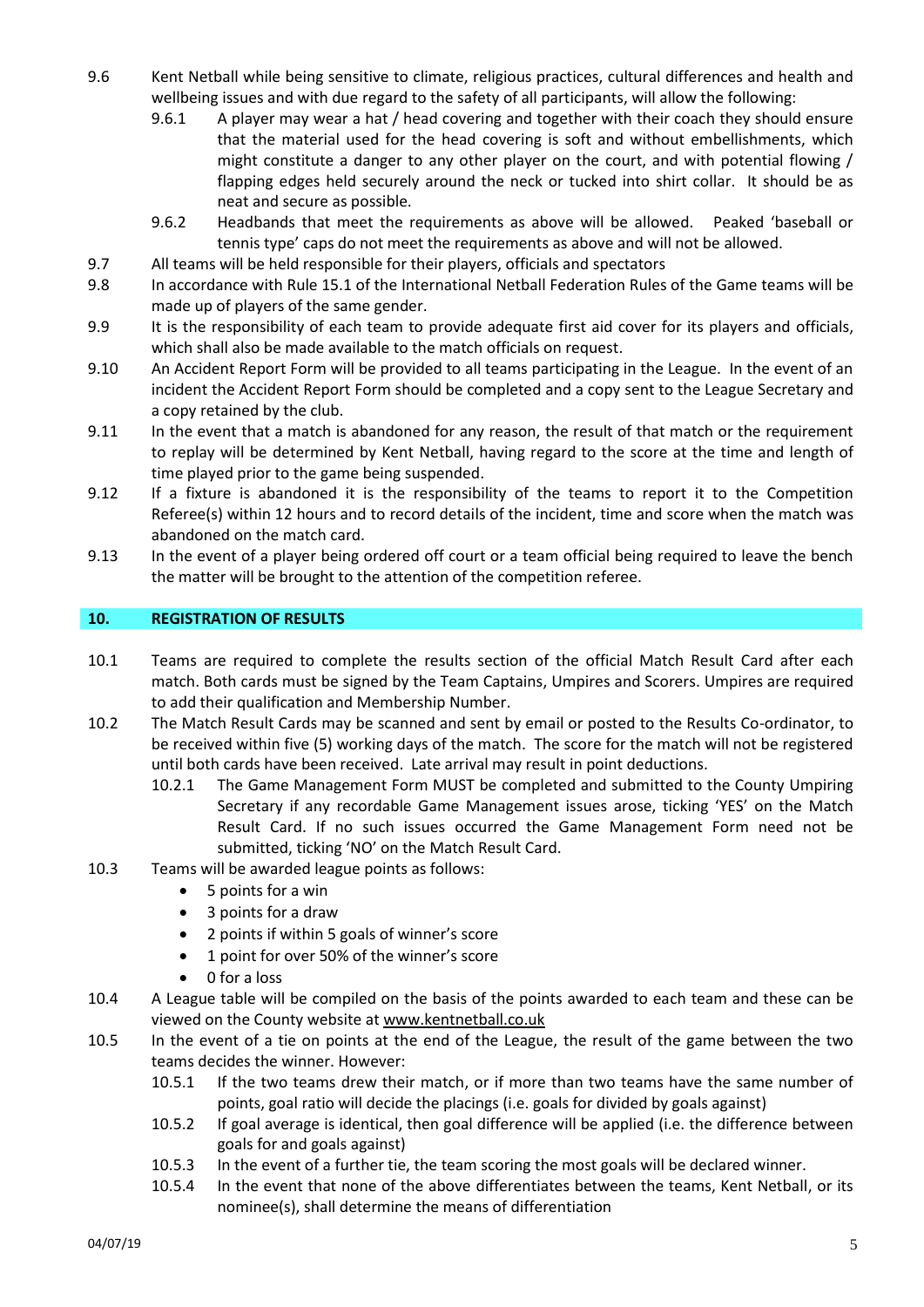- 10.6 If a team cancels a fixture:
	- 10.6.1 The non-offending team will be awarded five (5) league points for the match, and the team which cancels will have five (5) league points deducted from their total.
	- 10.6.2 The team which cancels may be liable to pay any costs which the non-offending team and match officials have incurred, subject to the determination of Kent Netball.
	- 10.6.3 Failure to play on more than one occasion may result in expulsion from the League.
	- 10.6.4 It is the responsibility of the offending team to ensure that the Results Co-ordinator, the opposition and both umpires are informed immediately the cancellation is known.
- 10.7 If a team withdraws from the League during the season, all associated points and goals (for and against) will be removed from the League table. The withdrawing team will forfeit any monies paid.
- 10.8 At the end of the season, the team that finishes top of the League will be the County Champions. They will be eligible for promotion to the L&SE League, and will contest a play-off ("Regional League Play-Off")
	- 10.8.1 If the winning team of the League already has a squad competing in the L&SE League, that winning team will not be eligible to compete in the Regional League Play-Off.
	- 10.8.2 If the winning team of the League does not wish to go forward to the Regional League Play-Off, the next highest eligible team may be put forward
	- 10.8.3 Only players who are registered for and have played in the County League may play in the Regional League Play-Off. Full eligibility criteria for the Regional League Play-Off competition is listed in the London & South East Regional Rules

## **11. MATCH OFFICIALS**

11.1 Kent Netball requires umpires to demonstrate a standard of physical fitness which allows them to keep pace with the speed and variability of the games within The League. Therefore, all umpires officiating within The League must submit a multi-stage fitness test minimum level 6.1 in the four weeks prior to 15th September. Kent Netball reserves the right to request further multistage fitness tests as it deems necessary during the season.

## 11.2 **Division 1**

- 11.2.1 Teams must nominate two umpires who hold a Netball Europe 'B' Award or above.
- 11.2.2 Umpires who actively hold a Netball Europe 'B' Award or above, who have been identified by The Association, will be allocated to each fixture by Kent Netball, or its nominee(s), and their appointment will be notified to the teams in advance of the fixtures. Any changes immediately prior to the fixture will be notified to teams by Kent Netball or its nominee(s).
- 11.2.3 The home team shall be responsible for providing both named umpires with confirmation in writing of the fixture (email is the preferred method), its start time, and travel directions (including postcode) ten (10) days prior to the date of the fixture
- 11.2.4 Teams experiencing changes to their match time / venue must ensure that Kent Netball together with the appointed umpires is notified as soon as possible.
- 11.2.5 Upon receipt of a claim submitted to the Umpiring Secretary, the Association will reimburse umpires their expenses and Umpire Fee.

## 11.3 **Division 2**

- 11.3.1 Teams must nominate one umpire who holds a Netball Europe 'B' Award or above.
- 11.3.2 Umpires who actively hold a Netball Europe 'B' Award or above, who have been identified by The Association, will be allocated to each fixture by Kent Netball, or its nominee(s), and their appointment will be notified to the teams in advance of the fixtures. Any changes immediately prior to the fixture will be notified to teams by Kent Netball or its nominee(s).
- 11.3.3 The home team shall be responsible for providing both named umpires with confirmation in writing of the fixture (email is the preferred method), its start time, and travel directions (including postcode) ten (10) days prior to the date of the fixture